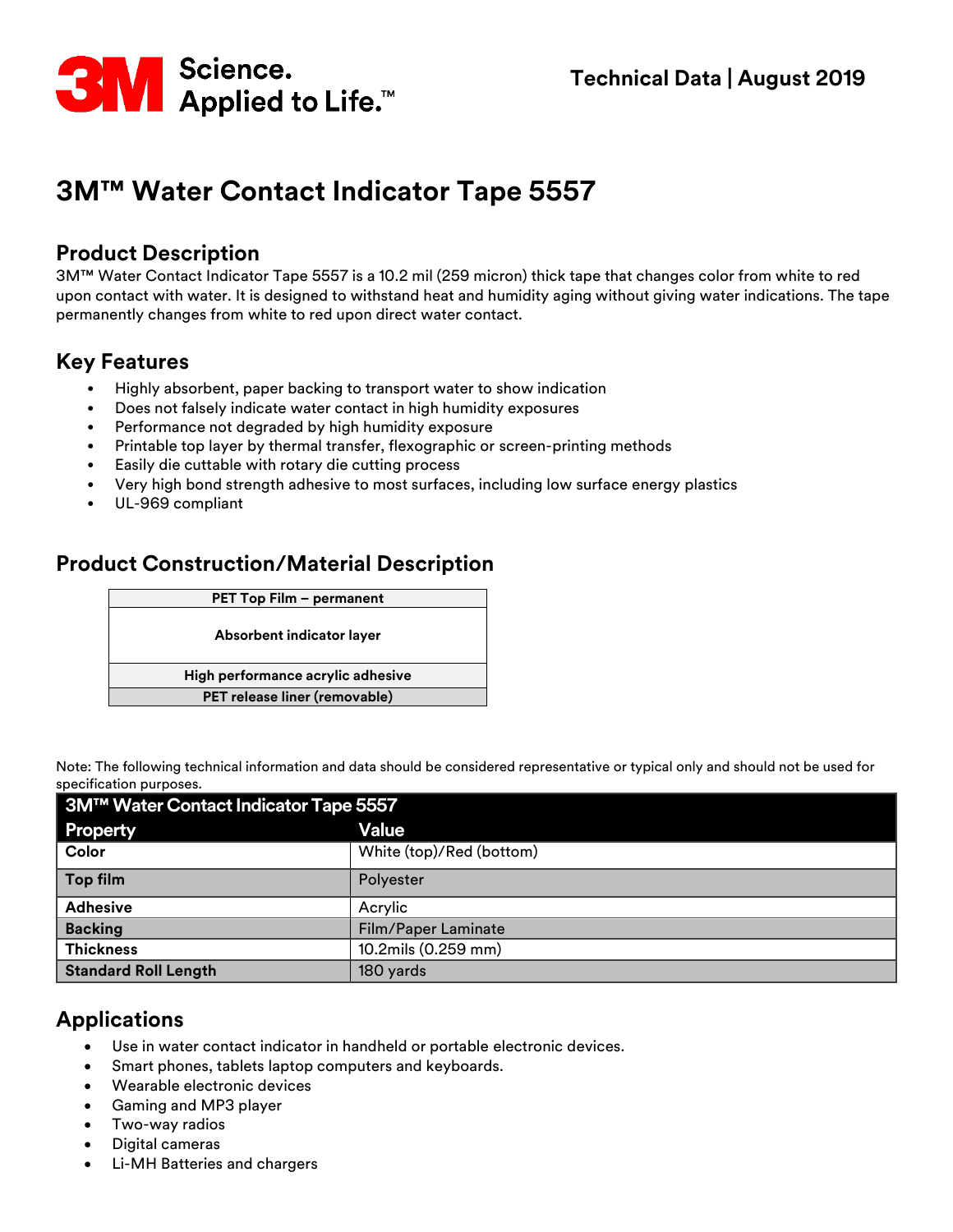## **3M™ Water Contact Indicator Tape 5557**

• Ultra-thin caliper, 6.0 mils total, is suitable for application with tight design tolerances

#### **Application Techniques**

- Tape maybe die cut using rotary die cutting process
- Substrate should be smooth, clean, dry and oil-free to ensure good wet-out and adequate adhesion.
- Adhesive should not be applied at temperature lower than 10°C (50°F)
- Temperature resistance is -40 to 65°C for days /weeks or 121°C for minutes to hours.

# **Indicator Properties Typical Physical Properties and Performance Characteristics**

Note: The following technical information and data should be considered representative or typical only and should not be used for specification purposes. Final product specifications and testing methods will be outlined in the products Certificate of Analysis (COA) that is shipped with the commercialized product.

| 3M™ Water Contact Indicator Tape 5557  |                    |                         |  |
|----------------------------------------|--------------------|-------------------------|--|
| <b>Property</b>                        | Method*            | Value                   |  |
| <b>**Adhesion to Stainless Steel:</b>  | <b>ASTM D-3330</b> | $0.88$ N/mm (82 oz/in)  |  |
| 90° Peel Adhesion, 5 mm/sec peel rate, |                    |                         |  |
| 72-hr dwell time                       |                    |                         |  |
| <b>**Adhesion to Polycarbonate:</b>    | <b>ASTM D-3330</b> | $0.52$ N/mm (47 oz/in)  |  |
| 90° Peel Adhesion, 5 mm/sec peel rate, |                    |                         |  |
| 72-hr dwell time                       |                    |                         |  |
| <b>Tape Thickness</b>                  | <b>ASTM D-3652</b> | $0.259$ mm $(10.2$ mil) |  |
| <b>Release liner Thickness</b>         | <b>ASTM D-3652</b> | $0.051$ mm $(2.0$ mil)  |  |

\*Methods listed as ASTM are tested in accordance with the ASTM method noted

\*\* The adhesive data was generated using a 2-mil aluminum foil as a supplemental backing.

#### **Indicator Properties**

Note: the following technical information and data should be considered representative or typical only and should not be used for specifications purposes.



1 drop of water place at edge of  $\frac{1}{2}$ " diameter circle @ t = 0 sec

## **Storage and Shelf Life**

The shelf life of 3M™ Water Contact Indicator Tape 5557 is 18 months from the date of manufacture when stored in the original packaging materials and stored at 21°C (70°F) and 50% relative humidity.

# **Certificate of Analysis (COA)**

The 3M Certificate of Analysis (COA) for this product is established when the product is commercially available from 3M. The commercially available product will have a COA specification established. The COA contains the 3M specifications and test methods for the products performance limits that the product will be supplied against. The 3M product is supplied to 3M COA test specifications and the COA test methods. Contact your local 3M representative for this product's COA.